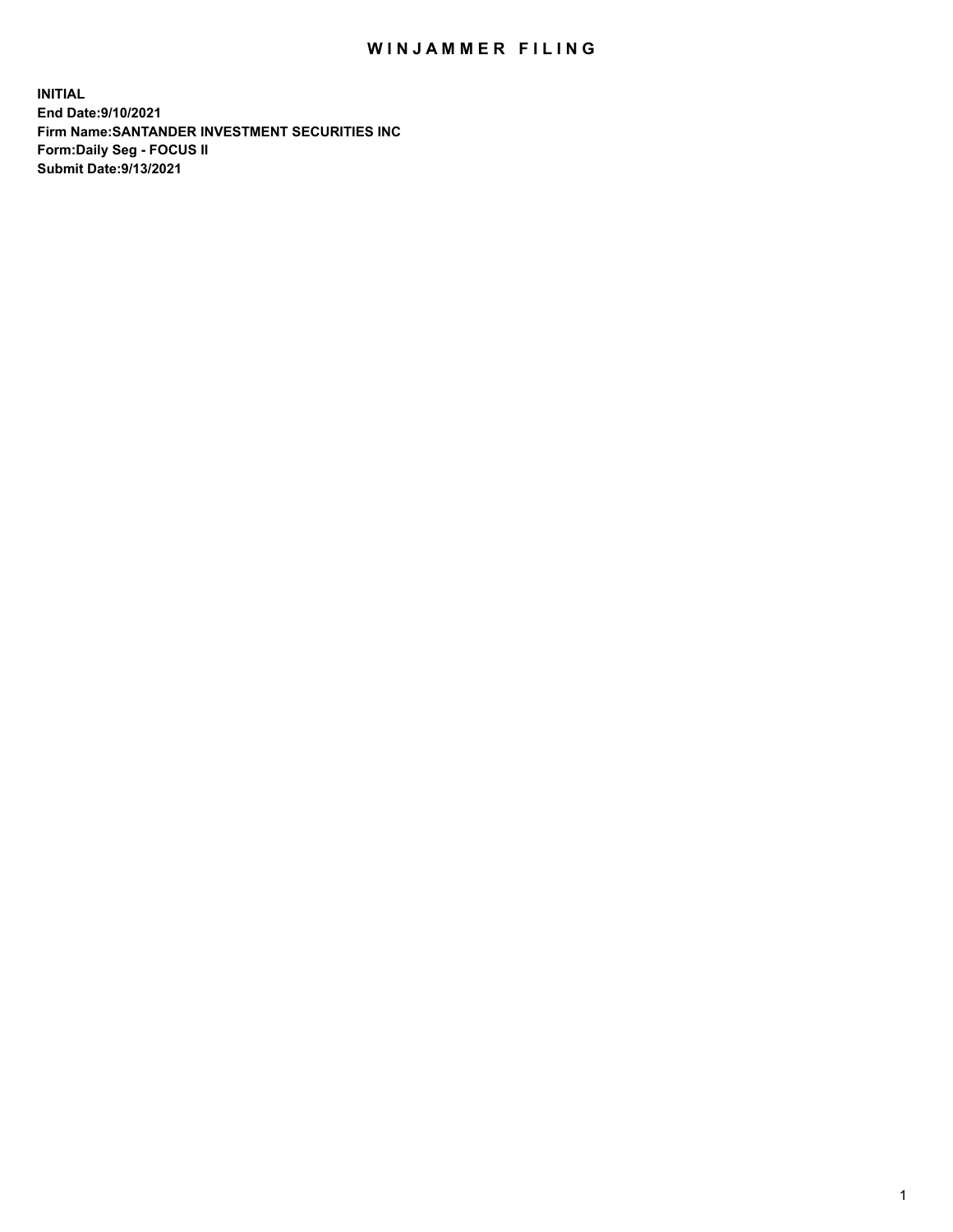**INITIAL End Date:9/10/2021 Firm Name:SANTANDER INVESTMENT SECURITIES INC Form:Daily Seg - FOCUS II Submit Date:9/13/2021 Daily Segregation - Cover Page**

| Name of Company                                                                   | <b>SANTANDER INVESTMENT</b> |
|-----------------------------------------------------------------------------------|-----------------------------|
|                                                                                   | <b>SECURITIES INC</b>       |
| <b>Contact Name</b>                                                               | <b>Richard Ro</b>           |
| <b>Contact Phone Number</b>                                                       | (212) 350-3662              |
| <b>Contact Email Address</b>                                                      | richard.ro@santander.us     |
| FCM's Customer Segregated Funds Residual Interest Target (choose one):            |                             |
| a. Minimum dollar amount: ; or                                                    | 70,000,000                  |
| b. Minimum percentage of customer segregated funds required:% ; or                | $\overline{\mathbf{0}}$     |
| c. Dollar amount range between: and; or                                           | 0 <sup>0</sup>              |
| d. Percentage range of customer segregated funds required between:% and%.         | 0 <sub>0</sub>              |
| FCM's Customer Secured Amount Funds Residual Interest Target (choose one):        |                             |
| a. Minimum dollar amount: ; or                                                    | 0<br>0<br>0 0               |
| b. Minimum percentage of customer secured funds required:%; or                    |                             |
| c. Dollar amount range between: and; or                                           |                             |
| d. Percentage range of customer secured funds required between:% and%.            | 0 <sub>0</sub>              |
| FCM's Cleared Swaps Customer Collateral Residual Interest Target (choose one):    |                             |
| a. Minimum dollar amount: ; or                                                    | $\overline{\mathbf{0}}$     |
| b. Minimum percentage of cleared swaps customer collateral required:% ; or        | $\underline{\mathbf{0}}$    |
| c. Dollar amount range between: and; or                                           | 0 <sub>0</sub>              |
| d. Percentage range of cleared swaps customer collateral required between:% and%. | 0 <sub>0</sub>              |

Attach supporting documents CH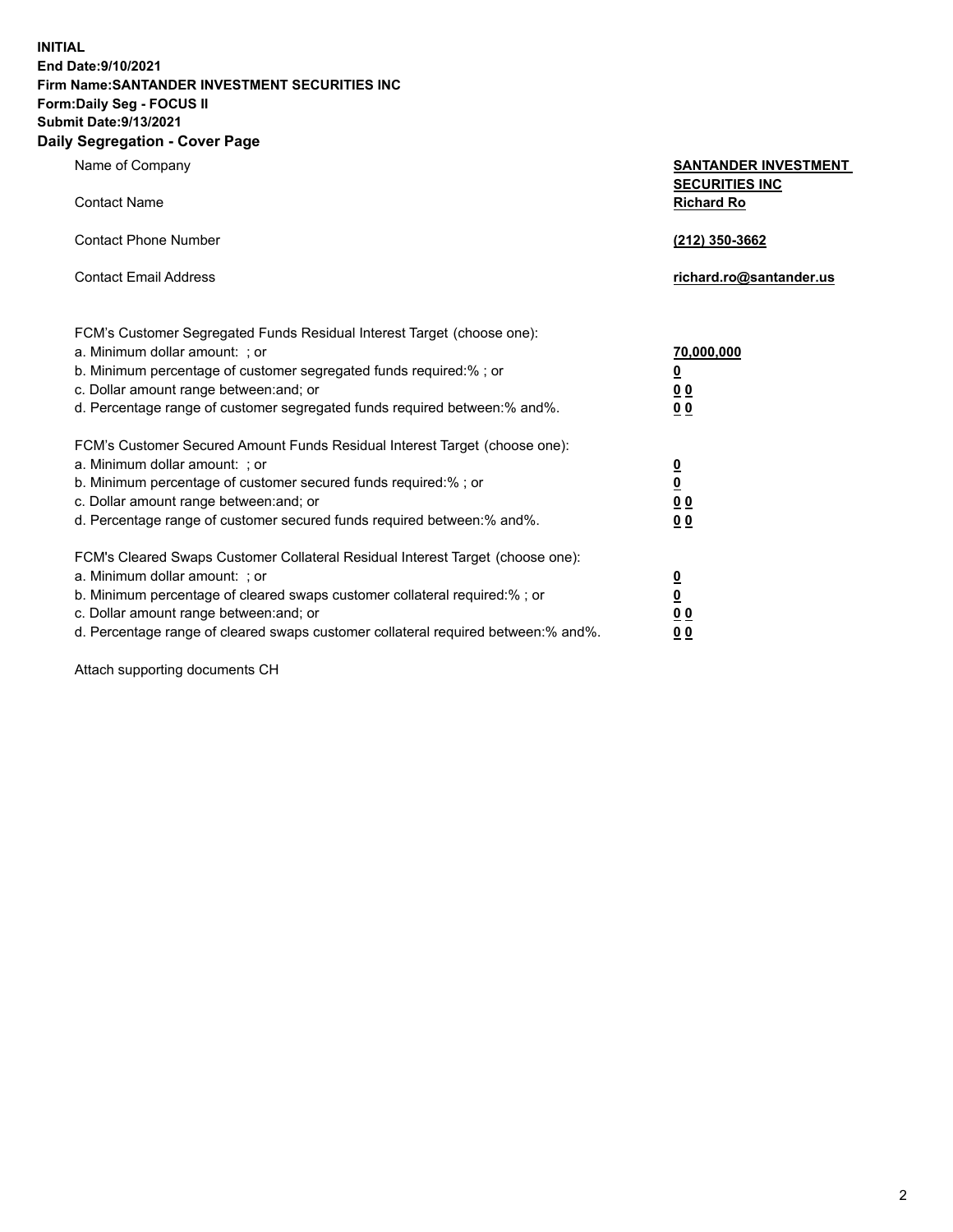**INITIAL End Date:9/10/2021 Firm Name:SANTANDER INVESTMENT SECURITIES INC Form:Daily Seg - FOCUS II Submit Date:9/13/2021 Daily Segregation - Secured Amounts**

|     | Foreign Futures and Foreign Options Secured Amounts                                         |                   |
|-----|---------------------------------------------------------------------------------------------|-------------------|
|     | Amount required to be set aside pursuant to law, rule or regulation of a foreign            | $0$ [7305]        |
|     | government or a rule of a self-regulatory organization authorized thereunder                |                   |
| 1.  | Net ledger balance - Foreign Futures and Foreign Option Trading - All Customers             |                   |
|     | A. Cash                                                                                     | $0$ [7315]        |
|     | B. Securities (at market)                                                                   | $0$ [7317]        |
| 2.  | Net unrealized profit (loss) in open futures contracts traded on a foreign board of trade   | $0$ [7325]        |
| 3.  | Exchange traded options                                                                     |                   |
|     | a. Market value of open option contracts purchased on a foreign board of trade              | $0$ [7335]        |
|     | b. Market value of open contracts granted (sold) on a foreign board of trade                | $0$ [7337]        |
| 4.  | Net equity (deficit) (add lines 1. 2. and 3.)                                               | $0$ [7345]        |
| 5.  | Account liquidating to a deficit and account with a debit balances - gross amount           | $0$ [7351]        |
|     | Less: amount offset by customer owned securities                                            | 0 [7352] 0 [7354] |
| 6.  | Amount required to be set aside as the secured amount - Net Liquidating Equity              | $0$ [7355]        |
|     | Method (add lines 4 and 5)                                                                  |                   |
| 7.  | Greater of amount required to be set aside pursuant to foreign jurisdiction (above) or line | $0$ [7360]        |
|     | 6.                                                                                          |                   |
|     | FUNDS DEPOSITED IN SEPARATE REGULATION 30.7 ACCOUNTS                                        |                   |
| 1.  | Cash in banks                                                                               |                   |
|     | A. Banks located in the United States                                                       | $0$ [7500]        |
|     | B. Other banks qualified under Regulation 30.7                                              | 0 [7520] 0 [7530] |
| 2.  | <b>Securities</b>                                                                           |                   |
|     | A. In safekeeping with banks located in the United States                                   | $0$ [7540]        |
|     | B. In safekeeping with other banks qualified under Regulation 30.7                          | 0 [7560] 0 [7570] |
| 3.  | Equities with registered futures commission merchants                                       |                   |
|     | A. Cash                                                                                     | $0$ [7580]        |
|     | <b>B.</b> Securities                                                                        | $0$ [7590]        |
|     | C. Unrealized gain (loss) on open futures contracts                                         | $0$ [7600]        |
|     | D. Value of long option contracts                                                           | $0$ [7610]        |
|     | E. Value of short option contracts                                                          | 0 [7615] 0 [7620] |
| 4.  | Amounts held by clearing organizations of foreign boards of trade                           |                   |
|     | A. Cash                                                                                     | $0$ [7640]        |
|     | <b>B.</b> Securities                                                                        | $0$ [7650]        |
|     | C. Amount due to (from) clearing organization - daily variation                             | $0$ [7660]        |
|     | D. Value of long option contracts                                                           | $0$ [7670]        |
|     | E. Value of short option contracts                                                          | 0 [7675] 0 [7680] |
| 5.  | Amounts held by members of foreign boards of trade                                          |                   |
|     | A. Cash                                                                                     | $0$ [7700]        |
|     | <b>B.</b> Securities                                                                        | $0$ [7710]        |
|     | C. Unrealized gain (loss) on open futures contracts                                         | $0$ [7720]        |
|     | D. Value of long option contracts                                                           | $0$ [7730]        |
|     | E. Value of short option contracts                                                          | 0 [7735] 0 [7740] |
| 6.  | Amounts with other depositories designated by a foreign board of trade                      | $0$ [7760]        |
| 7.  | Segregated funds on hand                                                                    | $0$ [7765]        |
| 8.  | Total funds in separate section 30.7 accounts                                               | $0$ [7770]        |
| 9.  | Excess (deficiency) Set Aside for Secured Amount (subtract line 7 Secured Statement         | $0$ [7380]        |
|     | Page 1 from Line 8)                                                                         |                   |
| 10. | Management Target Amount for Excess funds in separate section 30.7 accounts                 | $0$ [7780]        |
| 11. | Excess (deficiency) funds in separate 30.7 accounts over (under) Management Target          | $0$ [7785]        |
|     |                                                                                             |                   |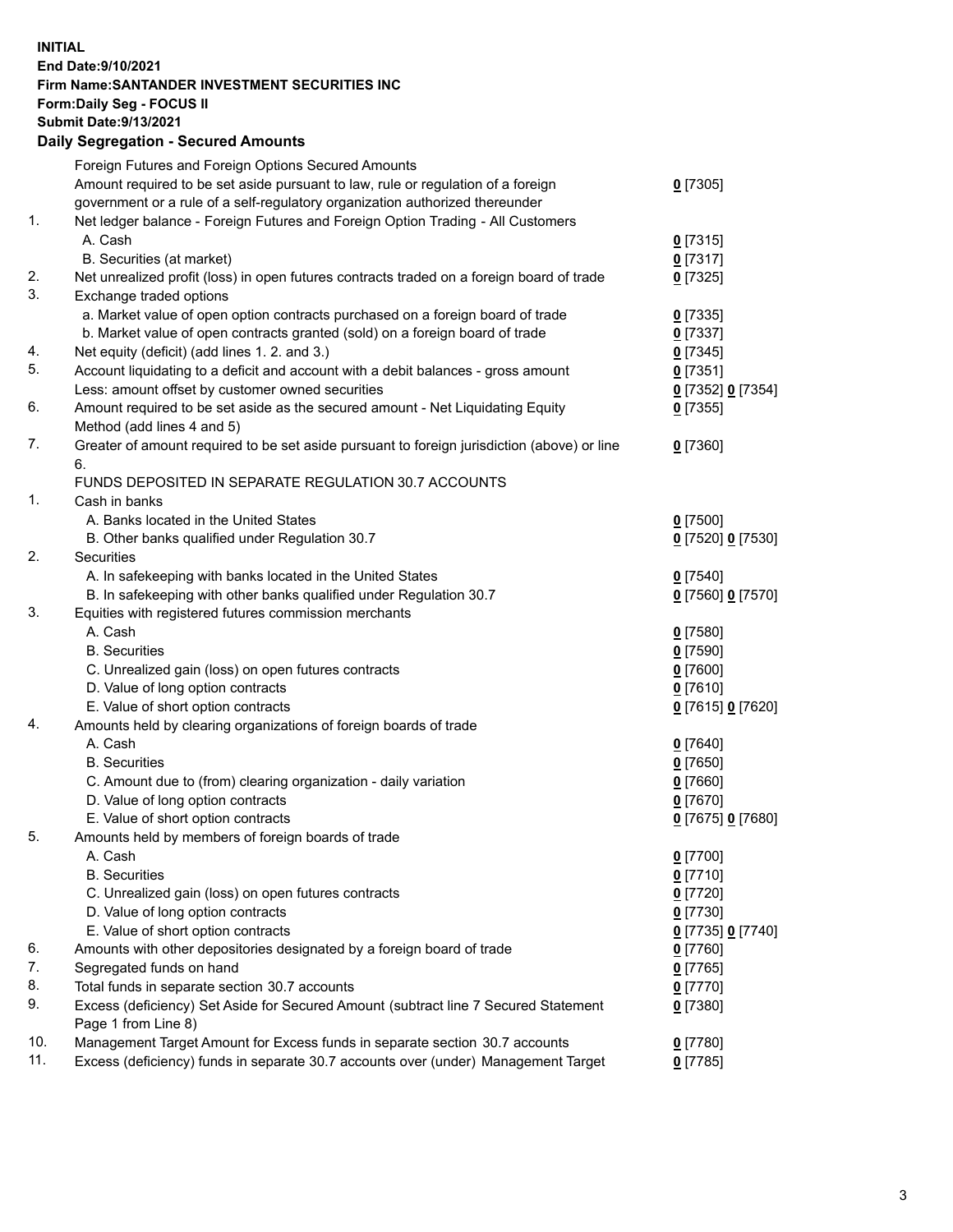| <b>INITIAL</b> | End Date: 9/10/2021                                                                                                                 |                      |
|----------------|-------------------------------------------------------------------------------------------------------------------------------------|----------------------|
|                | Firm Name: SANTANDER INVESTMENT SECURITIES INC                                                                                      |                      |
|                | Form: Daily Seg - FOCUS II                                                                                                          |                      |
|                | <b>Submit Date: 9/13/2021</b>                                                                                                       |                      |
|                | Daily Segregation - Segregation Statement                                                                                           |                      |
|                | SEGREGATION REQUIREMENTS(Section 4d(2) of the CEAct)                                                                                |                      |
| 1.             | Net ledger balance                                                                                                                  |                      |
|                | A. Cash                                                                                                                             | 2,278,096,686 [7010] |
|                | B. Securities (at market)                                                                                                           | $0$ [7020]           |
| 2.             | Net unrealized profit (loss) in open futures contracts traded on a contract market                                                  | -129,509,437 [7030]  |
| 3.             | Exchange traded options                                                                                                             |                      |
|                | A. Add market value of open option contracts purchased on a contract market                                                         | 30,851,018 [7032]    |
|                | B. Deduct market value of open option contracts granted (sold) on a contract market                                                 | 44,522,160 [7033]    |
| 4.             | Net equity (deficit) (add lines 1, 2 and 3)                                                                                         | 2,134,916,107 [7040] |
| 5.             | Accounts liquidating to a deficit and accounts with                                                                                 |                      |
|                | debit balances - gross amount                                                                                                       | $0$ [7045]           |
|                | Less: amount offset by customer securities                                                                                          | 0 [7047] 0 [7050]    |
| 6.             | Amount required to be segregated (add lines 4 and 5)                                                                                | 2,134,916,107 [7060] |
|                | FUNDS IN SEGREGATED ACCOUNTS                                                                                                        |                      |
| 7.             | Deposited in segregated funds bank accounts                                                                                         |                      |
|                | A. Cash                                                                                                                             | 258,706,503 [7070]   |
|                | B. Securities representing investments of customers' funds (at market)                                                              | $0$ [7080]           |
|                | C. Securities held for particular customers or option customers in lieu of cash (at                                                 | $0$ [7090]           |
|                | market)                                                                                                                             |                      |
| 8.             | Margins on deposit with derivatives clearing organizations of contract markets                                                      |                      |
|                | A. Cash                                                                                                                             | 2,021,337,790 [7100] |
|                | B. Securities representing investments of customers' funds (at market)                                                              | $0$ [7110]           |
|                | C. Securities held for particular customers or option customers in lieu of cash (at                                                 | $0$ [7120]           |
|                | market)                                                                                                                             |                      |
| 9.             | Net settlement from (to) derivatives clearing organizations of contract markets                                                     | -58,889,607 [7130]   |
| 10.            | Exchange traded options                                                                                                             |                      |
|                | A. Value of open long option contracts                                                                                              | 30,851,018 [7132]    |
|                | B. Value of open short option contracts                                                                                             | 44,522,160 [7133]    |
| 11.            | Net equities with other FCMs                                                                                                        |                      |
|                | A. Net liquidating equity                                                                                                           | $0$ [7140]           |
|                | B. Securities representing investments of customers' funds (at market)                                                              | $0$ [7160]           |
|                | C. Securities held for particular customers or option customers in lieu of cash (at                                                 | $0$ [7170]           |
| 12.            | market)                                                                                                                             |                      |
| 13.            | Segregated funds on hand                                                                                                            | $0$ [7150]           |
| 14.            | Total amount in segregation (add lines 7 through 12)                                                                                | 2,207,483,544 [7180] |
| 15.            | Excess (deficiency) funds in segregation (subtract line 6 from line 13)<br>Management Target Amount for Excess funds in segregation | 72,567,437 [7190]    |
| 16.            | Excess (deficiency) funds in segregation over (under) Management Target Amount                                                      | 70,000,000 [7194]    |
|                | <b>Excess</b>                                                                                                                       | 2,567,437 [7198]     |
|                |                                                                                                                                     |                      |